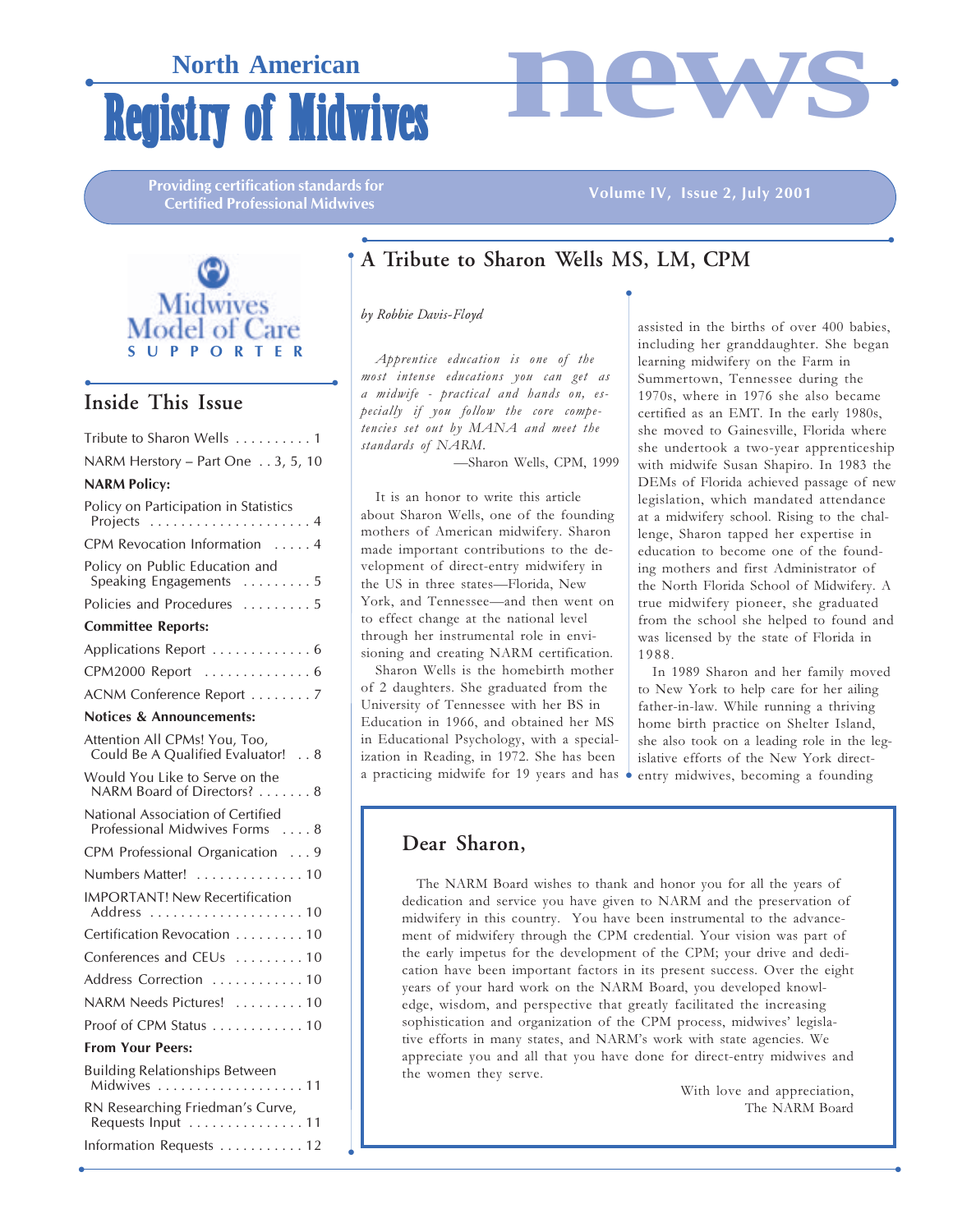## Tribute to Sharon

 $\bullet$ 

# CPM News

 $\bullet$ 

CPM News is a newsletter of the North American Registry of Midwives (NARM) published twice a year in January and July. We welcome submissions of questions, answers, news tips, tidbits, birth art, photographs, letters to the editor, etc.

Deadlines for submissions are December 1 and June 1. Send all newsletter material to: Debbie Pulley, 5257 Rosestone Drive, Lilburn, GA 30047 or CPMinfo@aol.com

The views and opinions expressed by individual writers do not necessarily represent the views and opinions of NARM.

## • • Contact Information

### NARM General Information

(or to order How to Become a CPM) 888-842-4784

Applications & Recertification: NARM Applications PO Box 672169 Chugiak, AK 99567 907-689-7792

NARM Board Debbie Pulley 5257 Rosestone Drive Lilburn, GA 30047 888-842-4784 CPMinfo@aol.com

Qualified Evaluator information: Lynn Shay 19 Anthony's Mill Road Barto, PA 19504 610-845-8181 Midweif@aol.com

### CPM News Editor:

Abby J. Kinne 58 South Center Street West Jefferson, OH 43162 614-879-9835  $ShortStork@, aol.com$ 

mother and the first president of the Midwives' Alliance of New York (MANY). For four years, until the passage of the New York Midwifery Practice Act in 1993, she worked to find a way for DEMs to be included in the proposed legislation. She planned strategy, sat in meetings, lobbied legislators, and helped to garner a great deal of grass roots support. For a time it seemed as if her efforts would bear fruit, but when the bill was actually passed, the final version did not open the hoped-for pathways to legalization and regulation for the practicing direct-entry midwives in New York, as Sharon explains in "The New York Legislative Sellout."<sup>1</sup>

In the midst of this intense lobbying effort, Sharon also participated in the

Interorganizational Work Group (IWG). Sponsored by the Carnegie Foundation, this group consisted of consumers, and representatives from MANA and from ACNM. During their years of meetings and dialogue in the early 1990s, the members of the IWG attempted to come to some agreement about educational

routes and standards for midwifery. Their efforts were ultimately unsuccessful, but Sharon came away from those meetings and from events in New York with an enhanced understanding of DEMs' need for a national certification that could validate their education, skills, and experience, no matter what their educational route. In particular, Sharon understood that developing such a certification would be critical to preserving apprenticeship. During the IWG meetings, Sharon had begun compiling a Skills List, starting with lists already developed by the existing direct-entry midwifery schools.

In the late 1980s MANA had created an Interim Registry Board whose charter was to develop an examination to test midwifery knowledge. The original intention was to develop a national registry of those who had passed this written exam. Over 400 midwives were eventually listed in this voluntary registry. In the

 $\bullet$ 

early 1990s the Interim Registry Board evolved into the North American Registry of Midwives (NARM). In 1993 Sharon was invited to become a member of the NARM board.

Sharon came to NARM with a vision and a sense of mission about realizing it. Her vision included a concrete plan to turn the NARM registry process into a full-fledged certification. She saw that this certification had to be competencybased—it had to focus on what a midwife knows and can do, not how she learned it. From 1993 when Sharon joined the NARM board, till 2000 when her term of office ended, she played a variety of key roles in creating and implementing NARM certification. She authored or coauthored all of NARM's

 $\bullet$ 

 $\bullet$ 

 $\cdot$ 

major documents, including How To Become a CPM and the application packet. She was heavily involved in designing and implementing NARM's 1995 Job Analysis, the largest survey ever carried out of practicing directentry midwives; the Skills List she had compiled was used as the starting point for developing the

survey. She interfaced with state regulatory agencies to help them understand NARM requirements and to design state legislation and regulation accordingly. And she liaisoned with midwives in various states to help them plan effective legislative strategies and to work for insurance reimbursement. Her title was Certification Coordinator.

After trying unsuccessfully to achieve licensure in New York under the 1993 law, Sharon moved back to the Farm. In addition to her work for NARM, she became involved in the successful effort to achieve passage of Tennessee's new midwifery law in 2000. And for several years she has been active in the Maternal Child Health section of the American Public Health Association, working to getting the APHA to pass a resolution endorsing CPM certification. She retired from the NARM board in 2000 when her second term of office ended; her work with APHA is ongoing.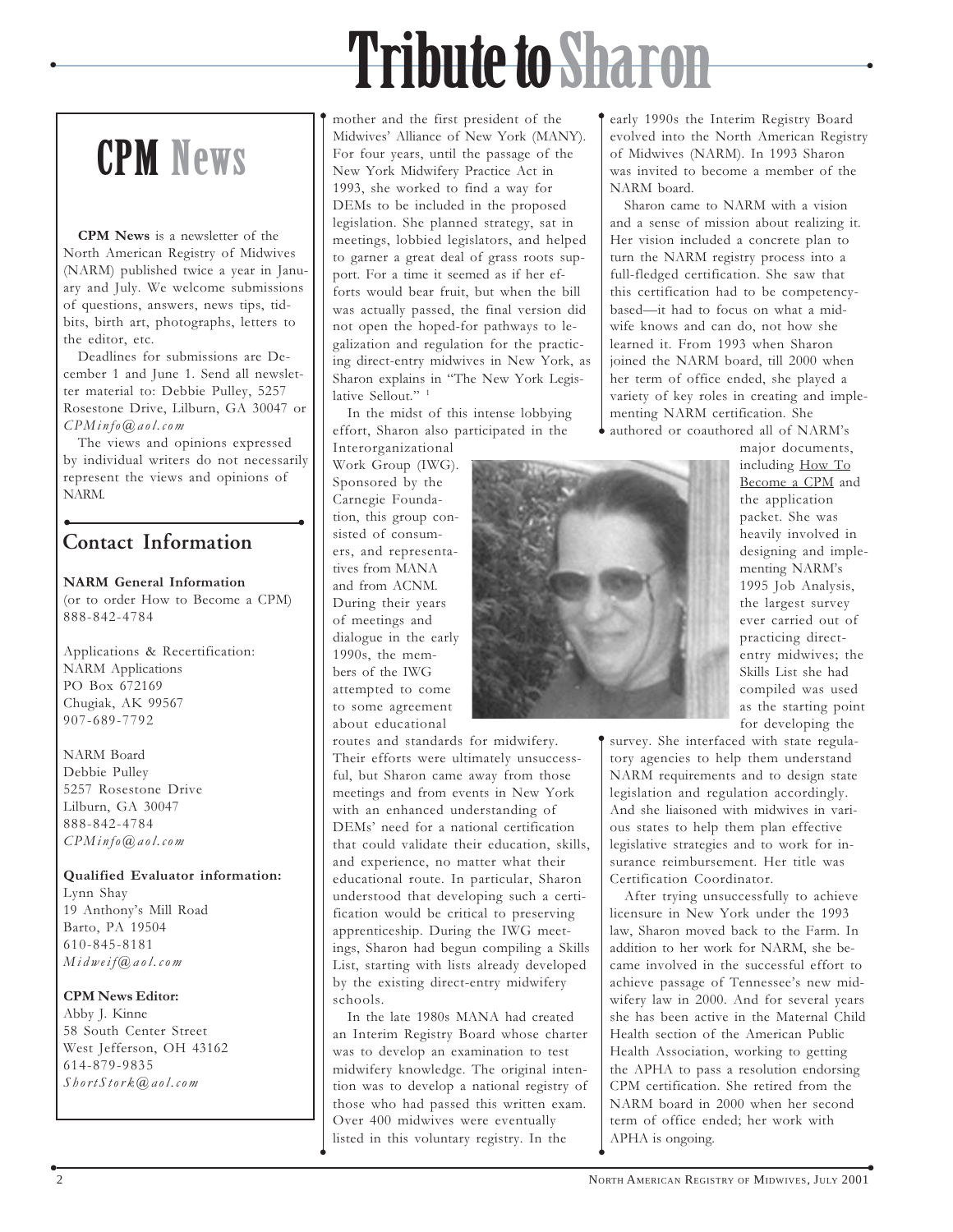At present, there are almost 700 CPMs in the U.S. and several in Canada and Mexico; the majority have been educated through apprenticeship. This international certification is the only one in the world that preserves all routes to midwifery and emphasizes the skills needed to attend out of hospital births. It has thus become critical not only to American midwives but also to the international midwifery movement. The NARM Board wishes to acknowledge Sharon's core contributions to the development of CPM certification and thus to the preservation of home birth midwifery and apprenticeship. We honor her as pioneer and Founding Mother, and we conclude this tribute to Sharon with her own words, excerpted from her article "Caught in the Middle of the Maternity Care Crisis and a Political-Educational Debate":

There is a need for midwives in all settings—hospitals, clinics, birth centers and homes. Midwifery educators need to be united in the primary goal of increasing the number of midwives in a timely fashion. It is not a competition over whether midwives should be nurse-midwives or direct-entry midwives or working in homes or hospitals. Every midwife is necessary, and all routes of entry into midwifery must be validated quickly if we are to make a timely difference in America's maternity care crisis.

#### Note:

- 1 Sharon's published articles are important for understanding why she and NARM have fought so hard to preserve apprenticeship as a valid form of midwifery education. They include:
- "Midwives' Alliance of New York Educational Proposal," MANA NEWS. Vol. VIII, No. 3, July, 1990.
- "Waban's Story," THE BIRTH GAZETTE. Vol. 6, No. 3, Summer, 1990.
- "The New York Legislative Sell-Out," THE BIRTH GAZETTE. Vol. 8, No. 4, Fall, 1992.
- "Direct Entry Midwifery Education: Caught in the Middle of the Maternity Care Crisis and a Political/Educational Debate," THE BIRTH GAZETTE. Vol. 9, No. 2, 1993.
- "Entry Level Midwifery Skills List Revision # 3," THE BIRTH GAZETTE. Vol. 9, No. 3, 1993.
- "Direct-Entry Midwifery Education: Caught in the Middle," PATHS TO BE-

COMING A MIDWIFE: GETTING AN EDUCATION. Midwifery Today, Inc., 1998.

 $\bullet$  . The contract of the contract of the contract of the contract of the contract of the contract of the contract of the contract of the contract of the contract of the contract of the contract of the contract of the co

Nelson, Carol and S. Wells, "Certified Professional Midwives Can Improve the Quality of and Access to Maternity Care Services for Women Who Desire Birth in Out-of-Hospital Settings," PROPOSED POLICY STATEMENTS published in THE NATIONS HEALTH. September, 1999.

### • • NARM Herstory Part One by Ruth Walsh

I have been asked to write a history of NARM. Where do I begin? With a birth analogy, what else? MANA, of course, is the mother. Conception, as is often the case, occurred in mystery. The latent phase I would rather term the prodromal stage. Maybe because it sounds like drone and my memory of this time was of a constant everlasting droning of all the pros and cons of credentialing versus no credentialing, masculine vs. feminine, regulation vs freedom, voluntary vs compulsory. I do not mean to suggest that it was boring, because in that heyday, it seemed the finest feminine minds in the country were endlessly articulating with passion and brilliance, the clearest ideas surrounding these issues. The debate spilled into the alternative press, I believe, and was not confined to midwifery publications. Can it only have been twenty years ago? It seems a life time of meetings have passed since the article discussing the pros and cons of credentialing appeared in the MANA news in September of 1983.

Several committees in MANA were evolving at this point. The credentialing committee reported that they were at an information gathering stage, for indeed, MANA existed but we hadn't a clue who we really were. The standards and practice committee was busy and at the annual meeting in 1984, in Toronto, 200 midwives of every stripe, from Shamanic to CNM, came to consensus on a Statement of Standards of Practice. T. Charvet and J. Rooks promoted formal education in the MANA News.

At MANA's 1985 annual meeting, the membership came to consensus that some kind of voluntary certification cre-

 $\overline{a}$  and  $\overline{a}$  and  $\overline{a}$  and  $\overline{a}$  and  $\overline{a}$  and  $\overline{a}$  and  $\overline{a}$  and  $\overline{a}$  and  $\overline{a}$  and  $\overline{a}$  and  $\overline{a}$  and  $\overline{a}$  and  $\overline{a}$  and  $\overline{a}$  and  $\overline{a}$  and  $\overline{a}$  and  $\overline{a}$  and

dential was desirable. Guiding principles were developed regarding numbers of experiences, requirements for a written and a skills test, and administrative issues. The standards and practice committee called for midwifery organizations to send in their own practice guidelines to be compiled for reference in further decision making. They planned a practice survey for 1986 of all midwives. The education committee began collecting competency models from various midwifery organizations. They also planned to articulate the various educational models. The same debate over yes, no, the slippery slope to credentialing hell continued. The credentialing committee came up with a registry proposal. The whole issue was to be voted on by the membership in West Virginia at the 1986 meeting.

In West Virginia the debate was hot and heavy, revolving mainly around liability issues, discipline and due process, and educational prerequisites. The debate was fierce but a vote of confidence on the concept of developing a voluntary national midwifery examination was almost unanimously in favor. The outcome was a proposal to appoint an Interim Registry Board to figure out the liability issues and report back to the MANA board. In 1987, the first board was appointed, including Sandra Abdullah-Zaimah, Lisa Hulette, Katherine Kaufman, Susan Liebel, Rosemary Mann, Tina Moon and Elizabeth Davis as liaison to MANA.

The IRB decided that the test would cover knowledge only, would not certify competence but only knowledge. Competency was left to local jurisdictions. The IRB also made it clear that it could not proceed without the core competencies from the education committee. The MANA budget allocated \$100 to the credentialing committee, \$300 to the education committee, and \$0 to the IRB.

In 1988 I became chair of the IRB. At that time we were still waiting for the core competencies and other guidance from MANA. We were also trying to figure out how to go about developing an exam of national stature. The idea of a committee or a person writing the exam did not strike me as having any particular credibility. There was a national organization for credentialing (that eventually

○○○○○○○○○○○○○○○○○○○○○ continued on page 5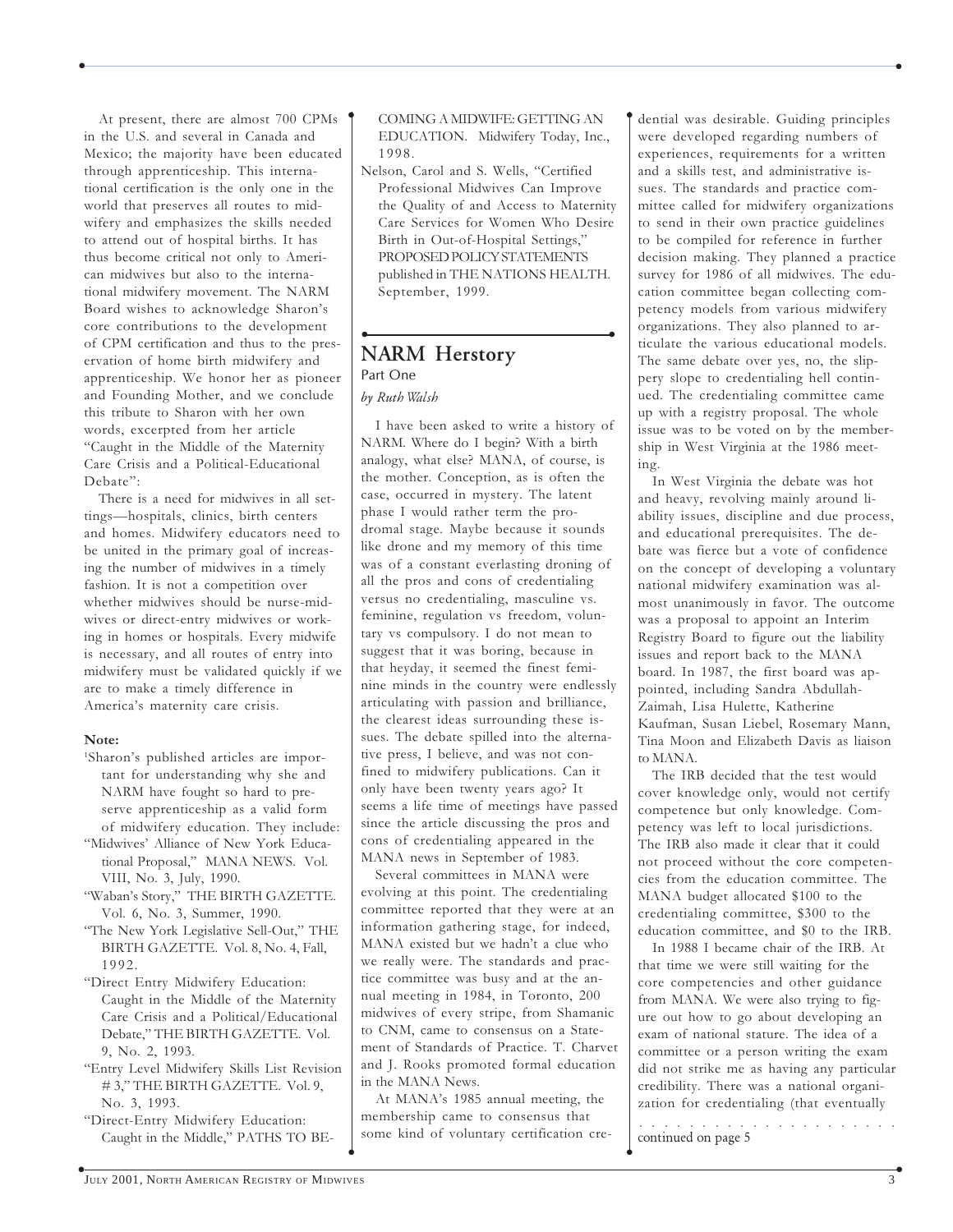## NARM Policy

 $\bullet$ 

## • • NARM Policy on Participation in the Statistics Project:

All CPMs were required to participate in Project 2000, a collection of CPM birth statistics for the year 2000. Full participation is required for recertification. The statistics committee has been busy collecting the data, and many CPMs have continued to send in their stat forms for births in the year 2000 and beyond. When the statistics committee has completed the input of current data, NARM will send a Statistics Completion Certificate to all who participated as required.

The response of CPMs to the statistics project falls into four categories:

- 1 ) Those who submitted all logs and statistics forms on births done in the year 2000;
- 2 ) Those who submitted some statistics, but have not submitted reports on all births listed in their logs for 2000; and
- 3 ) Those who did not submit any information for the year 2000
- 4 ) Those who were not practicing and/or had no reports to turn in, but who did notify the statistics committee that they would have no reports.

NARM has offered all CPMs who participated fully in the collection of statistics the equivalent of 25 CEUs on their next recertification period. A total of 30 CEUs is required for certification, but 5 of the hours must be in peer review. CPMs who receive the credit for statistics must still obtain 5 hours of peer review. Recertification for those who did not complete the statistics requirement is in jeopardy. The list that follows describes each category and what will be required for recertification:

- 1 ) CPMs who submitted all logs and statistics forms on births done in the year 2000 may recertify at the appropriate time and may count their participation toward the required CEUs. If recertification is due prior to receiving the Statistics Recertification Certificate, the CPM may write a note verifying that the requirement has been met, and may then send a copy of the certificate when it arrives.
- 2 ) CPMs who have submitted all birth log information but who have not sent all

birth reports to the statistics committee will be allowed to submit those reports late. Recertification will not be permitted until the reports are turned in. If the statistics are submitted prior to the recertification date, the CPM will receive credit for 25 CEUs toward recertification. If the forms are received after the certification has expired, no credit will be given for CEUs. The expired CPM will need to meet all requirements for late recertification after submitting the required statistical forms.

- 3 ) CPMs who did not fulfill the statistics project requirements will not be allowed to recertify until they have submitted statistics forms on all births done in 2000. These statistics will not count as prospective data for the NARM project, but will count in the general MANA statistics collection. Upon submitting statistics forms, the CPM will be allowed to recertify but will need to meet all current recertification requirement including CEUs and any applicable late recertification fees (see the web page or the Recertification forms for late recertification information).
- 4 ) CPMs who did not attend any births in the year 2000 will be allowed to recertify upon sending a notice of inactivity to the statistics committee. These CPMs will need to meet all CEU requirements for recertification.

All CPMs are encouraged to continue submitting statistics on a voluntary basis. The more prospective births we have in the database, the more reliable our statistics will be. Send logs quarterly, and send birth reports 6-8 weeks after the birth.

If you have any 2000 statistics forms overdue, please send them in as soon as possible.

More information on the statistics collection project may be found at www.mana.org/narm

Send all statistics forms and logs to: CPM Stats 36 Glen Avenue Ottawa, Ontario, Canada K1S 2Z7

Questions may be sent to: CPM2000@ISTAR.CA

 $\bullet$ 

#### • • CPM Revocation Information  $\bullet$

According to the Candidate Information Bulletin, In the case of dishonesty, refusal to inform, negligent or fraudulent action of self-interest in which the certified midwife compromised the well being of a client or client's baby, or with noncompliance to the NARM Grievance Mechanism, this CPM's certificate must be revoked.

After two years, the midwife may reapply for NARM certification by sending a letter of intent to NARM Applications.

A request for the current CPM Application and a money order for \$50.00 (application packet fee) must accompany the letter of intent. Complete instructions will be sent to the applicant including the following:

- 1. To complete current General Application Form 100 and
- 2. NARM Certified Professional Midwife (CPM) Application
- 3. The application fee (\$700 money order or Cashier's Check)
- 4. Documentation of continuing education IS REQUIRED AND must be current, dating from the previous CPM credential to the present.
- 5. All previous requirements originating from Peer Review findings must be completed prior to reinstatement.
- 6. Any complaints that have been received during the period of revocation must be heard by Peer Review and documented to the NARM Accountability Committee.
- 7. The Board may decide to implement an initial period of probation during which additional education or documentation requirements must be met. Failure to meet these requirements could result in suspension or revocation.
- 8. NARM may suspend or revoke the reinstated CPM credential through the NARM Grievance Mechanism.
- 9. A second revocation is permanent.  $\bullet$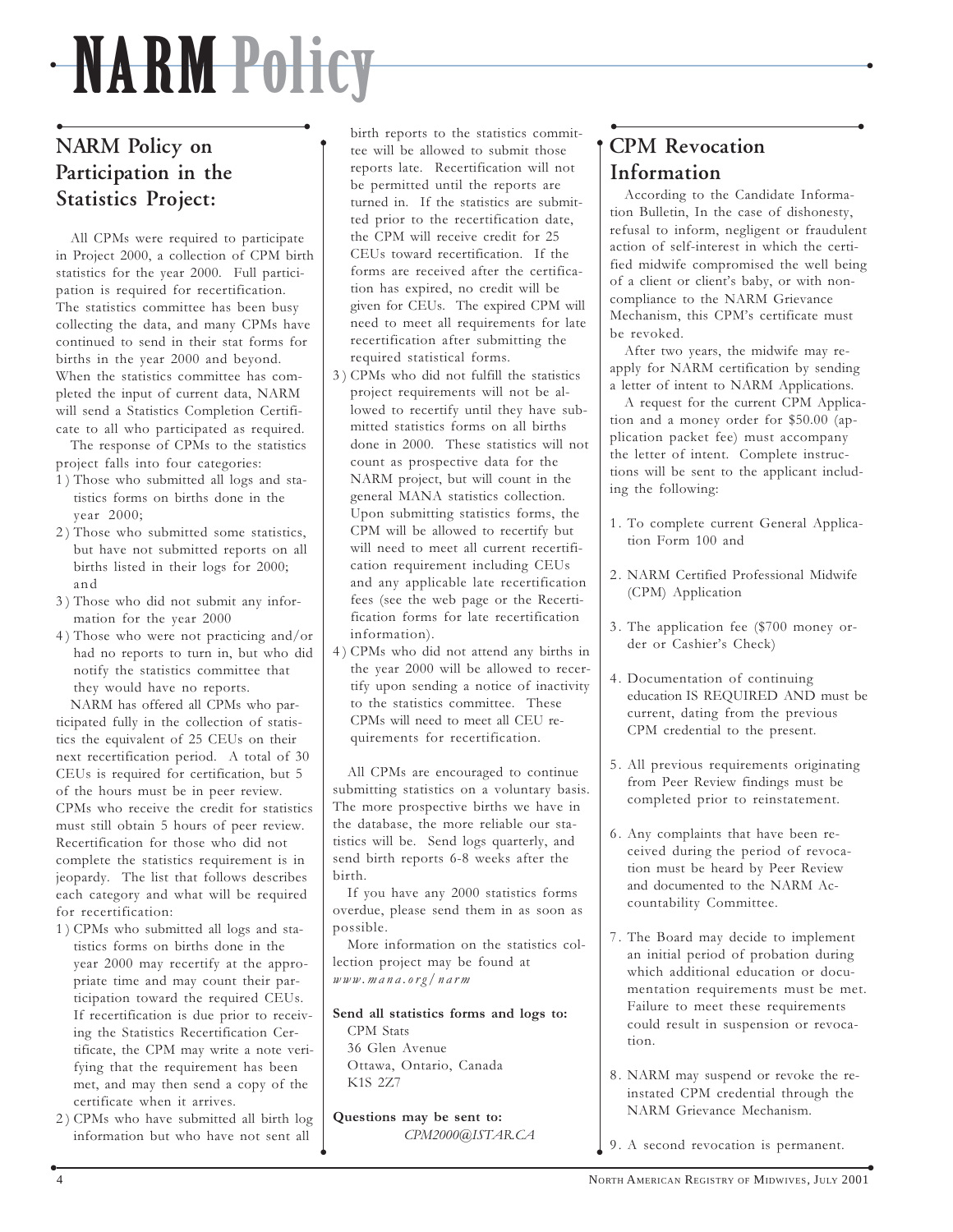## • • NARM Policy on Public Education and Speaking Engagements

NARM is aware that many midwives who have become CPMs would like to share the benefit of their knowledge and experience with other midwives. NARM encourages CPMs to promote the CPM certification process by encouraging other midwives who are interested in or actively pursuing certification. There are some guidelines that we feel should be understood by everyone who participates in public education regarding the NARM process.

- 1)Anyone who has been active in the development or administration of the NARM Examinations is prohibited from teaching a specific class in preparation for these examinations. Item writers, Subject Matter Experts, Cut Score participants, or translators may not teach a course in preparation for taking the NARM Written Examination or Skills Assessment for three years after participation at any level. NARM Qualified Evaluators may not teach a course in preparation for taking the Skills Assessment for three years after asking to be removed from the NARM QE list. Agreement to these conditions is part of the non-disclosure statement that is signed by all NARM participants. This does not prohibit general midwifery coursework, general conference teaching, participation in a comprehensive midwifery educational program, or one-on-one teaching through an apprenticeship.
- 2)Anyone who has taken the NARM Written Examination or NARM Skills Assessment is prohibited from offering information regarding the specific information tested for three years from the date of the examinations. This does not prohibit general midwifery coursework, general conference teaching, participation in a comprehensive midwifery educational program, or one-on-one teaching through an apprenticeship.

3)Any information formally presented as part of a conference or workshop, which is presented as being about NARM or about the CPM certification process, must meet one of the two following criteria:

 $\bullet$ 

 $\bullet$  . The contract of the contract of the contract of the contract of the contract of the contract of the contract of the contract of the contract of the contract of the contract of the contract of the contract of the co

- a) The session must be presented by a member of the NARM board of directors, or must be endorsed by NARM and approved by the NARM board of directors (presenters may submit a complete outline of the content of the session to the NARM board of directors to receive this endorsement), or
- b) The conference brochure must clearly state that the session is not endorsed by NARM and is based totally on the experience of the presenter(s). When information is presented in this situation, each participant must be given a written handout at the session which states that the information is not endorsed by NARM and is based solely on the experience of the presenter(s), and must be given the telephone, e-mail, and written address of the NARM Public Education office so that further questions may be addressed by NARM. NARM will provide the brochure "How to Become a CPM" to be handed out at the session, upon request by the presenter.

## • • Policies and Procedures

NARM now has select policies and procedures on the webpage. Available now are:

- 1. Certification requirements for physicians
- 2. Delinquent applications
- 3. Entry level currency
- 4. Educational policy
- 5. Internationally educated midwives
- 6. MEAC grads early exam
- 7. Practice Guidelines
- 8. Preceptor-Apprentice
- 9. Recertification notice
- 10.Revocation
- 11.Speakers

 $\bullet$ 

12.Stats participation policy

If you have any questions regarding a specific policy, please feel free to call us at 888-842-4784

#### ○○○○○○○○○○○○○○○○○○○○○ continued from page 3

 $\bullet$ 

evolved into the National Organization for Competency Assurance or NOCA) that could have told us exactly how to do it but I never managed to contact them. In retrospect, I realize their recommendation would have been to hire a testing company for tens of thousands of dollars and that would have been the end of the IRB and a national exam. After all, we had a budget of \$0. However, I knew intuitively, that an exam just composed by a MANA or IRB committee would have no claim to legitimacy and I agonized over how to proceed. The credentialing committee had already reported in the MANA news that they were superseded by the IRB and felt their job was done. At some point, MANA allocated \$500 to the IRB but at the same time quite bluntly cut us off and told us to figure it out. We advertised in the MANA news for someone who had testing experience to help us. We received several applications and after reviewing them, selected a CNM with public health background as the most appropriate applicant. But when we contacted her, she declined the position.

Meanwhile, between 1987 and 1989, the education committee had continued to work on the core competency document. Another new organization, the educators coalition (the organization that gradually evolved into MEAC), also reviewed and edited the core competencies. After the 1989 MANA conference in Boston, the MANA news reported the then current draft as the "most refined, integrated, thoroughly reviewed core competency document that exists for North American direct entry midwives."

In the summer of 1990 I went camping and whined to an old client about all the problems of the IRB and how do you develop a credible exam blah, blah, blah. She turned to me and said "well first you...then you do...and then you pre test the exam and then make revisions and administer the final version." The client was Mary Ellen Sullivan and she had a Master's degree in testing research methodology. She applied for the job as testing consultant and was promptly hired by the IRB. And then we were out of the latent phase and into labor. We recruited

○○○○○○○○○○○○○○○○○○○○○ continued on page 10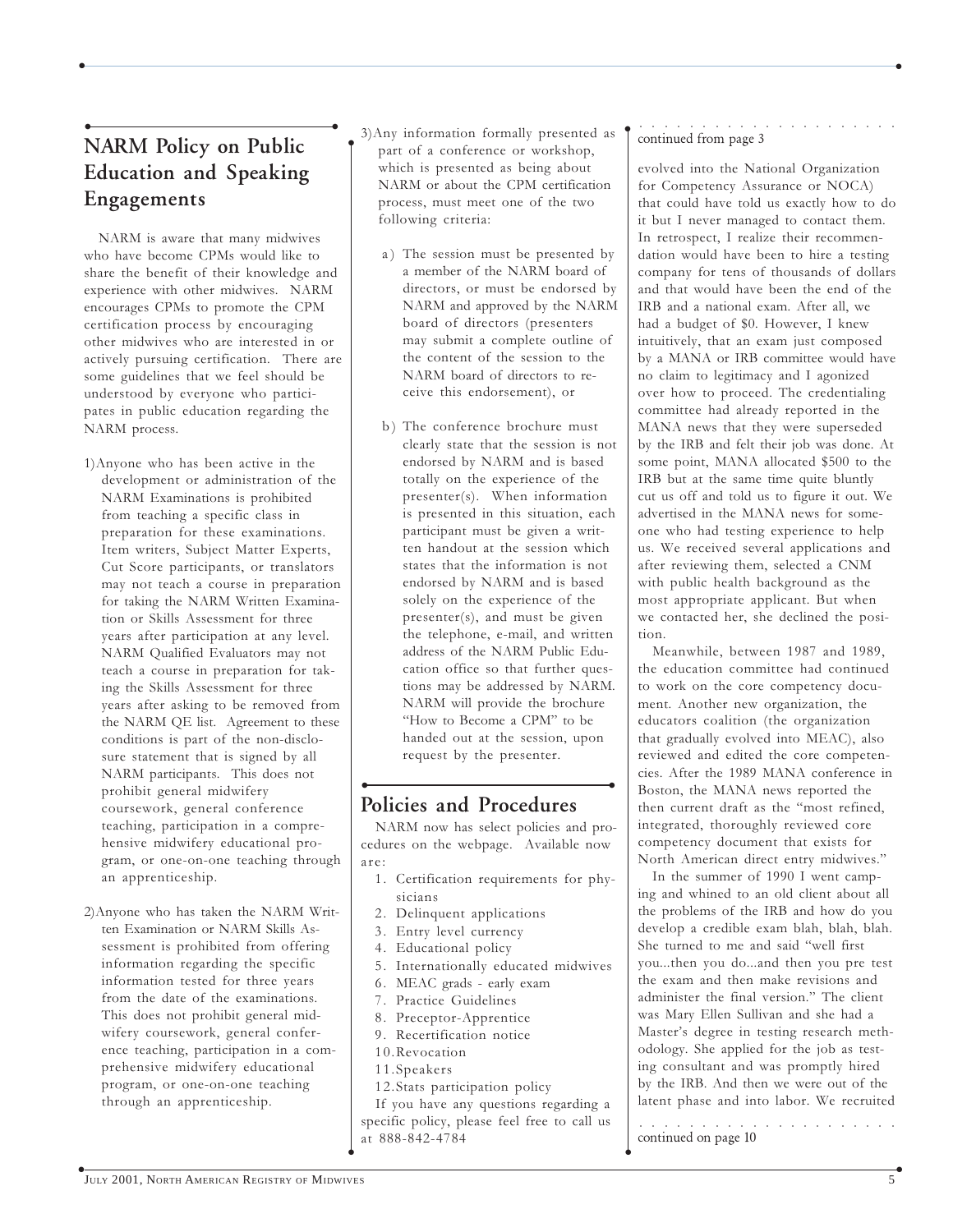## <u>╺╶╿╌╿╊╿╿╿╿╴╿╿╏╶╿╏╏╊┛╊┛┈╝╗┧╝╏┆╏┆╿╢┙┢┶╲┈┈┈┈┈┈┈┈┈┈┈┈┈┈┈┈┈┈</u>╌┄┄ Committee Reports

 $\bullet$ 

## • • Applications Report July 2001

Sharon K. Evans, Director of Applications

The Applications Department has grown tremendously since I began processing applications in 1997. Then we had a little over 200 CPMs. Today our numbers have grown to 667 Certified Professional Midwives.

We currently have 108 applicants in various phases of the process. Because we had some applications that were in process for years, the NARM Board felt it was necessary to implement new policies. A Delinquent Applications letter

was sent to all applicants this year, a policy developed by the NARM Board during 2000, to keep the application process within a specific time-frame (to deter delinquent applications) and to assure that application materials are current (i.e., CPR card, etc.).

As all those certificates were issued, I didn't realize the work necessary to make the re-certification process run smoothly. It has been an evolving process not without challenges and a few database errors, to my dismay. I can foresee certification and re-certification becoming a department in itself. A total of 151 renewal reminder letters were sent out in 2000. On March 1, 2001

**CPM Profile, 1994 - July 2001**

 $\bullet$ 

**# CPMs 3 54 133 223 429 534 624 667**

178 re-certification reminder letters were sent to CPMs. The reminders were sent to all CPMs with expiration dates up to June 30, 2001. The next batch of reminder letters will go out again this month, September and December.

 $\bullet$ 

In the last issue of the CPM News a letter went out to all applicants and CPMs announcing the implementation of the NARM Audit mechanism. The audit program was successfully launched in March 2000. Audits include one (1) CPM per month (approximately 2%) for this year. One out of each 5 applications will be audited during this year.

As you can see, we've been busy in the Applications Department. I really am proud of the applicants who cross my desk. The documentation, especially for the PEP process is tedious and for the most part, most applications are very organized and complete. The applications do pile up at deadline time, but we are managing to get through them. I have also found most applicants to be a delight to serve. I look forward to our advanced growth as Certified Professional Midwives take their rightful place in society.

## • • CPM2000 Report

Ken Johnson and Betty-Anne Daviss

The protocol for data collection has been very well received at our presentations at the American Public Health Association. Maternity care researchers in the audience have been encouraged to see that the CPM2000 design includes: prospective logs, client consent forms, direct contact of mothers for validation and satisfaction surveys, detailed data forms and the two options for depth of data collection by each midwife. As well, most CPMs have found that, regardless of the time factor, it is important and manageable. Therefore we plan to continue the tight method by which we are collecting data and do not foresee changing the process.

As a group you are to be congratulated on your hard work and commitment. We have received logs listing more than 8,000 clients (including into the year 2001) and received data on more than 6,000 courses of care.

On this end, we have phoned more than 400 clients to confirm birth details  $\bullet$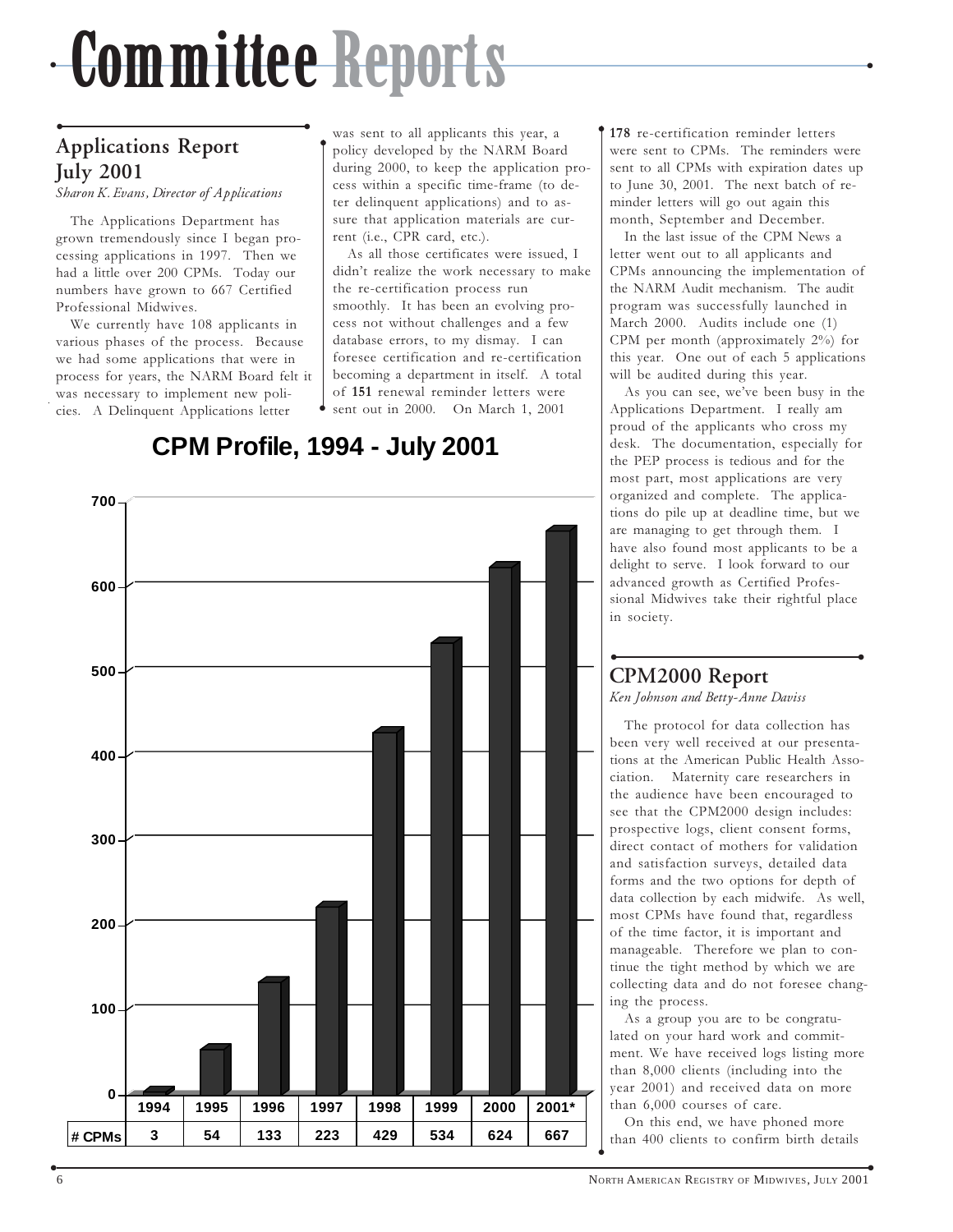and ask about satisfaction. More than 4,000 dataforms have been entered into the computer and we are readying the data analysis programs. We have contacted more than 200 CPMs so far to check in and to confirm that all data has been sent for the year 2000, and have to continue to do so until we are sure that everything is in. The management of data on this scale with several hundred midwives involved, including the entry and linking of logs, consents and dataforms is a rather large task, but we have several dedicated and highly competent women employed to help — Jennesse Oakhurst, midwife and our data entry goddess for the last decade; Carrie Whalen, mother of all other CPM tasks, Shannon Salisbury, data entry and computer wizardress who has almost completed a windows version for those of you who want to enter directly into the computer, and Billy and Tanya, CPM novitiates.

We will present results at the MANA 2001 meeting in Albuquerque and have been accepted for an oral presentation of results at the annual American Public Health Association conference in November.

We have been developing a survey to find out about clinical and billing protocols to compliment the data collected to date and will send that to you sometime in the next couple months.

Due Dates: For those CPMs who have chosen to continue contributing to the CPM database (thank you), the next due date for logs, consent forms and dataforms is June 30th. We will continue to follow a schedule with similar due dates to the ones on the year 2000 log forms, but now it will be four times a year: March 31st, June 30th, September 30th, and December 31st.

### • • ACNM Conference Report Abby J. Kinne, CPM

The Midwives Model of Care™ Booth was a hit! It was so satisfying to see our Materials Committee work come to life in a beautifully coordinated and very professional looking booth. Let me take this opportunity to once again thank Nancy Creel, Pam Maurath, the Documents Review Committee and especially Tina Williams and the Materials Workgroup for all

their incredible work during those intense days throughout the month of May! There were often times when we all wanted to throw up our hands in disgust and frustration. But seeing Nancy's vision come together in a finished product was totally exhilarating, making even our worst moments during the process seem worth it!

 $\bullet$ 

 $\bullet$  . The contract of the contract of the contract of the contract of the contract of the contract of the contract of the contract of the contract of the contract of the contract of the contract of the contract of the co

Pam also provided snazzy (and professional) business cards for each of us who worked at the booth. Although at first we wondered why we needed them, with some guidance from Pam, we soon learned that they were quite useful and we were able to hand them out generously to each booth visitor with whom we spoke.

The MANA posters and T-Shirts were the BIG DRAW to the booth....providing a wonderful opportunity to open a conversation with the customer about the Midwives Model of Care™ and our reception. Carol Nelson, Debbie Pulley, Gera Simkins, Karen Webster and Sharon Wells did a tremendous job of helping with sales and greeting anyone who approached the booth; networking; schmoozing and generally smiling until their cheeks hurt and talking until they were hoarse! Most of the time there were six of us at the booth, and believe me, most of the time (especially the first night) all six of us were kept hopping!

The MANA Reception was awesome!!!! We printed 300 postcards to advertise it and distributed ALL of them! Having Ina May Gaskin there as the draw was truly inspirational! Karen did an incredible job of planning the reception. The food was exquisite.... breads and cheeses, great varieties of snack foods, chips and salsa, chocolate cookies, incredible chocolates, hot chocolate fondue with a huge tray of fruit to dip in it, fresh vegetable trays, dips, coffee, soft drinks and wine.

By 7 pm when the reception was to begin, the room was already packed in like sardines....this, in spite of the fact that the room was kind of out of the way and difficult to find. Over and over again, I heard tremendous compliments about what a great spread we had and how much everyone enjoyed it. It definitely went a long way toward encouraging good relations with the CNMs! Well worth the cost!

On Sunday, the ACNM-MANA Liaison Committee met. The ACNM members

were Nancy Sullivan and Cecilia Jevitt who met with Debbie Pulley and I in Clearwater, FL and a new additon was Susan Stapleton, ACNM Board Member. A fourth member will be named by the new ACNM Board. I felt like I bonded to Susan instantly and hope the ACNM will allow her to remain on this committee.

 $\bullet$ 

The meeting went SO well. I think the meeting in Clearwater was focused on feeling each other out and developing trust...but by this meeting we were all ready to work! In no time at all, we were able to work our way through the IWG document and had no difficulty reaching consensus regarding the new language. We agreed to make final changes via email and get the document on the agenda for both the ACNM Board meeting in August and the MANA Board meeting in September. It is our hope that both Boards will once again endorse this statement. The ACNM representatives were optimistic that the attitudes in the ACNM leadership about working cooperatively with MANA are shifting with the new Board members taking office.

The Bridge Club meeting (my first) was somewhat distressing to me. I think I anticipated a lot of "warm fuzzies" but instead felt there was a lot of negativity and hurt feelings expressed. I suspect that this "safe space" to air these feelings is perhaps the most important reason for its existence. Both Nancy Sullivan and Susan Stapleton attended this meeting.

On Wednesday night, I attended the Closing Ceremonies, which included a live, loud band and wonderful food! They DO know how to throw a party! However, shortly after we arrived, Susan Stapleton came in and asked if she could sit with me. For the next three hours, she and I yelled over the band (Did I say the band was loud???) She is definitely an ally and we really got to know one another, talking much of that time about strategy to help the ACNM and MANA join forces in the future....identifying common ground. Though I would have liked to dance and sing (especially after a glass or two of wine) the time with Susan was irreplaceable!

Debbie and I were finally able to leave the hotel for the first time Wednesday afternoon for a 3 hour whirlwind tour just so we could say we had been in DC! The whole experience was amazing.

 $\bullet$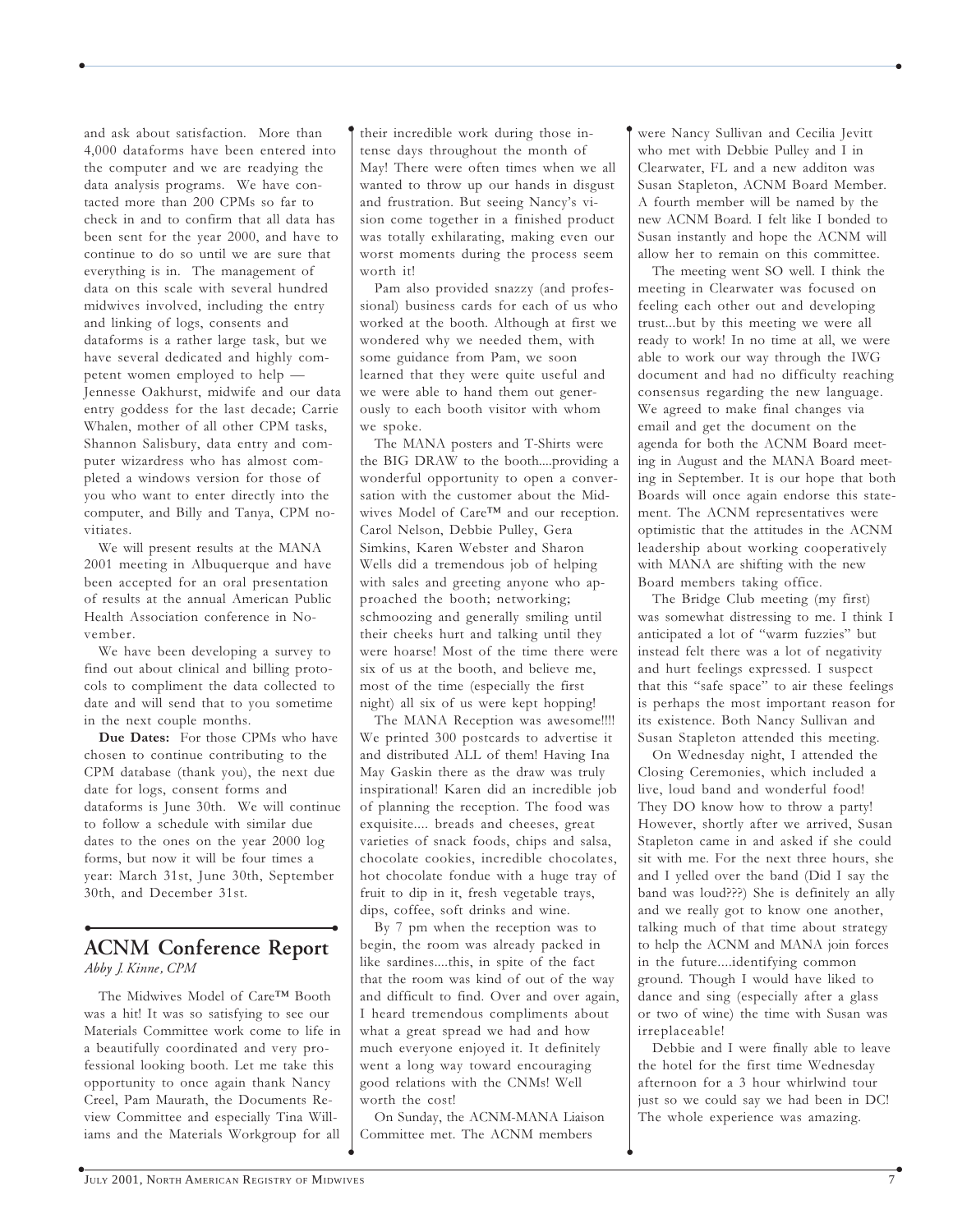## --WOLFFERY-AT-ATULIUM ENERGI IN STRUCTURE Notices & Announcements

 $\bullet$ 

## • • Attention All CPMs – You, Too, Could Be a Qualified Evaluator!

Are you interested in becoming a Qualified Evaluator for the NARM Skills Assessment? If so, sign up to take the Qualified Evaluator training at the MANA conference this year. The QE training will be offered as a full-day pre-conference workshop on Thursday, September 20, 2001.

To qualify for the QE workshop, a CPM must be currently certified and have beyond the minimal experience requirements for certification. The additional experience requirements are two years of midwifery practice, 30 births, 300 prenatals, and 30 postpartum exams as primary midwife. The experience requirements may be met before or after obtaining the CPM credential, but must be in addition to the 20/20 births, 75 prenatals, and 40 postpartum exams documented for certification.

After passing the QE training, the QE is placed on the active QE list that is sent to all NARM PEP candidates when they become eligible for the Skills Assessment. The candidate then chooses a QE and together they arrange a schedule for administering the Skills Assessment. The candidate is responsible for providing all the required equipment, and for providing a pregnant woman and a newborn baby for the assessment, but the QE may assist in making these arrangements if needed. The skills assessment takes about 3-4 hours to complete. The QE receives a \$50 reimbursement from NARM for administering the Skills Assessment.

To register for the QE Workshop, the CPM must call NARM for an application (1-888-353-7089) and must register for the QE workshop through the MANA conference. To receive a MANA conference brochure, please contact Julia Knight-Williamson at 505-265-2782 or abq2001@aol.com. More information about the MANA conference can be found at www.mana.org. For more information about becoming a QE, call the NARM Test Department at 1-888-353- 7089.

## • • Would YOU like to serve on the NARM Board of Directors?

 $\bullet$ 

NARM encourages all CPMs to consider serving on the NARM Board of Directors. Some experience in organizational or political areas is helpful but not necessary. NARM has board positions for CPMs and for public members. Public members should not be midwives, but should have some affiliation with midwifery (parent, author, activist, etc).

Board members should expect to spend approximately ten hours a week on board work, including a required twohour conference call on Friday mornings. Board members need access to a computer and e-mail, and some familiarity with MS Word. The NARM Board meets just prior to the MANA conference and, some years, again in the Spring.

NARM is looking for CPMs with a variety of life and midwifery experience. The ability to write and/or speak in public is as asset, and a strong sense of commitment to the midwifery community is essential. Potential board members may be interviewed at the MANA conference in September. If you would be interested in serving on the NARM board, or know someone you would like to nominate, please call Debbie Pulley at 1-888-842- 4784 or write CPMinfo@aol.com.

## • • National Association of Certified Professional Midwives Forms

Direct-entry midwives have come a long way in the past five years. Of the three components that are the hallmark of a profession – certification, an education accreditation council, and a professional organization – two have already been established. The Certified Professional Midwife (CPM) credential is legally recognized in 17 states, with total number of CPMs nationwide nearing the 700 mark. The Midwifery Education Accreditation Council has been officially recognized by Department of Education as an education accreditation council. Now, four of us have formed an Interim Work-

 $\bullet$ 

ing Group to organize a CPM professional organization, the missing component in the professional triad for CPMs. Named the National Association of Certified Professional Midwives (NACPM), it is intended to function as an independent professional organization for CPMs, setting standards and promoting the interests of CPMs in the legislative arena. We are hoping that every CPM will join in this effort.

#### Why did members of the Interim Working Group decide to take the initiative in forming a professional organization?

The Massachusetts Midwives Association, in coalition with the eastern and western Massachusetts chapters of the ACNM and the Massachusetts Friends of Midwives (MFOM), is working on a legislation that will create a joint midwifery board in the Commonwealth of Massachusetts. In working through the details of the bill, both the legislative sponsors and the coalition partners have asked about the CPM practice guidelines and standards. It did not take much inquiry to figure out that in fact there were no national practice standards for CPMs, and that if Massachusetts CPMs were going to meet this requirement in time for passage of the Massachusetts legislation, we needed to step up to the plate and accept the challenge of creating a professional organization that could then engage in a broad-based process to set national practice standards for CPMs.

A few phone calls later, it became apparent that the idea and need for setting national practice standards extended beyond Massachusetts. In fact, Massachusetts was only the immediate instance of a legislative effort that was stalled for lack of national CPM practice standards. CPMs from Vermont felt that national standards would have strengthened their hand in getting less restrictive rules and regs and that experience would be seconded by the other 16 states that regulate CPMs. The point is that time spent now to establish standards of practice will help avert roadblocks in the future.

#### Why is it important to convene a task force to define the process for setting standards?

The members of the Interim Working Group were keenly aware that setting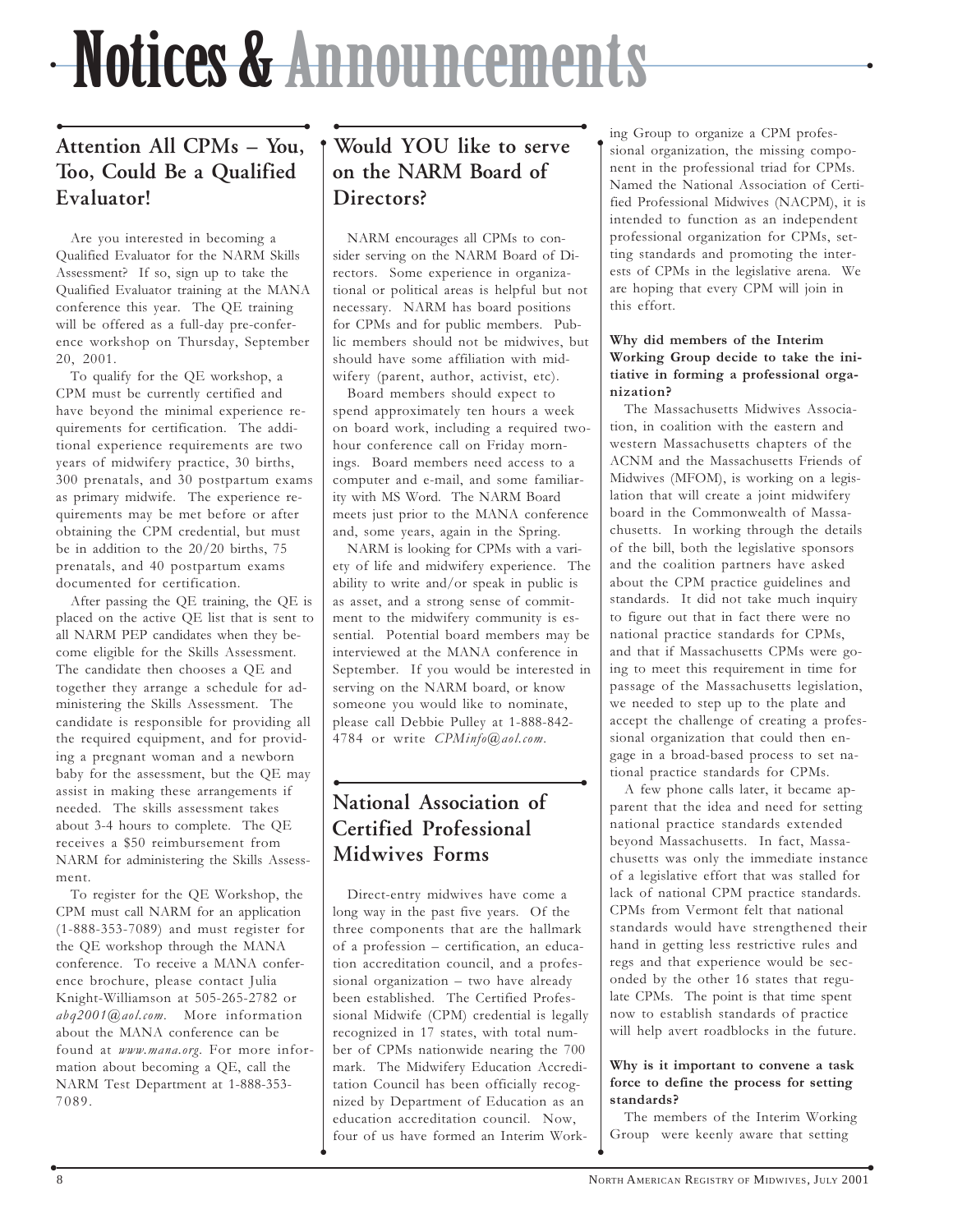national practice standards would not be an easy task. Most importantly, it would require a process that allowed maximum input from existing CPMs. There are currently 650 active CPMs, so organizing anything inclusive with that number of people was by definition a challenge. Therefore, the Interim Working Group limited its role to four administrative tasks:

- Create a name for the new organization
- Write and publish an article in the CPM News calling all CPMs to become charter members of this new professional organization
- Create a means to collect contact information for CPMs interested in becoming charter members of this organization - see the enclosed stamped, addressed postcard
- Organize, i.e. reserve a room and set a date for an initial meeting of a Task Force whose initial agenda would be:
- Determine and approve the sequential steps needed to engage in a broadbased, inclusive process to set national practice standards and guidelines for CPMs
- Elect a board of directors for the newly formed National Association of Certified Professional Midwives

#### Why is it important that as many CPMs as possible participate in this process?

All of the organizers of this effort recognize that setting national practice standards has been viewed with significant trepidation by most CPMs. Most CPMs see standards as limiting their practice. They wonder, will VBACs, breeches and twins be outside the scope of practice standards? Does this mean that I will lose the flexibility to use herbs, or that I will have to carry more equipment? In fact individual members of the working group had the same concerns, fears, and trepidations. However, they also realized that it was possible to create a process that would be as inclusive as possible so that any practice standards would reflect the practice of the entire CPM community. More importantly, they recognized that while setting standards was the next step in establishing the CPM as a professional credential, it did not have to mean that CPMs would be unduly restricted in their practice. Instead it would mean

#### that CPMs themselves would set practice standards.

 $\bullet$ 

 $\bullet$  . The contract of the contract of the contract of the contract of the contract of the contract of the contract of the contract of the contract of the contract of the contract of the contract of the contract of the co

Currently, the 17 states that regulate direct-entry midwives have some kind of practice standards defined in their rules and regulations. Many of you have participated in these state processes, and therefore know that often it is the doctors and state agency personnel, not the CPMs, who have the upper hand. In many cases these rules and regs are in fact very limiting. While there is no guarantee that states would immediately adopt the practice standards developed by a national CPM professional organization, it is likely that over time they would do so, because for most other professions, the state rules and regs refer to the practice guidelines and standards of the professional organization. However, because there is no national professional organization, and therefore no national standards, these states do not even have the option to choose to adopt CPM created practice standards in their rules language.

#### Why is your participation important?

Members of the Interim Working Group thought that it was time to stop letting others define the practice standards for CPMs. That meant taking responsibility for creating a professional organization for CPMs that could in fact create a process for creating practice standards that would be by and for CPMs. The Interim Working Group is committed to facilitating this open and inclusive process for CPMs. We also know that unless all or most of the existing CPMs participate in this process it will not truly reflect the practice standards of the profession. Therefore, we urge, we beg, we plead, we implore you to attend the task force meeting on Thursday, September 20. The purpose of this day-long meeting is to establish and set in motion the process for developing standards, not to set or discuss specific standards, and to establish the working committees that implement the ongoing work of this new professional organization. If you cannot attend the September 20 meeting, consider volunteering for one of the working committees.

We hope to see lots of CPMs at the task force meeting on Thursday, September 20 at the MANA Conference in Albuquerque, New Mexico. If you have not yet received a conference brochure, you may find one at www.mana.org

#### Sincerely,

 $\bullet$ 

Interim Working Group of the National Association of Certified Professional Midwives (NACPM)

Terri Nash, CPM - Massachusetts Dolores Carbino, CPM - Maine Marilyn Greene, CPM – Tennessee Mary Lawlor, CPM - Vermont

### • • CPM Professional **Organization** by Ruth Walsh, CPM

I have been reading old MANA newsletters for a history of NARM. It is astonishing to see that the efforts of decades of work of MANA committees has resulted in today's reality of Department of Education endorsement of MEAC and a national certification process managed by NARM that certifies over 600 midwives.

Now there is a movement to establish a professional organization for CPMs. From the experience of our past , I have some advice:

Be sure to be as inclusive as possible in developing this organization. Mobilize the power of every CPM.

Use consensus decision making processes. The power of documents and organizations comes from the bits of power of each midwife consolidated into one focused force.

Build on the work that exists. As we used documents from other midwifery organizations, refer to the Job Analysis, the Core Competencies, the Ethics Statement. Look the ACNM documents regarding their professionalism.

Separate from MANA. NARM and MEAC were able to fly when they left the nest.

Stay close to MANA. Minimize cost and maximize participation by tagging your meetings onto the MANA annual conference.

Know that you really will be speaking for CPMs and do it right.

Join this organization and take your turn at doing the work. MEAC, NARM and MANA board members, committee chairs, and newsletter coordinators are

 $\bullet$ 

 $\bullet$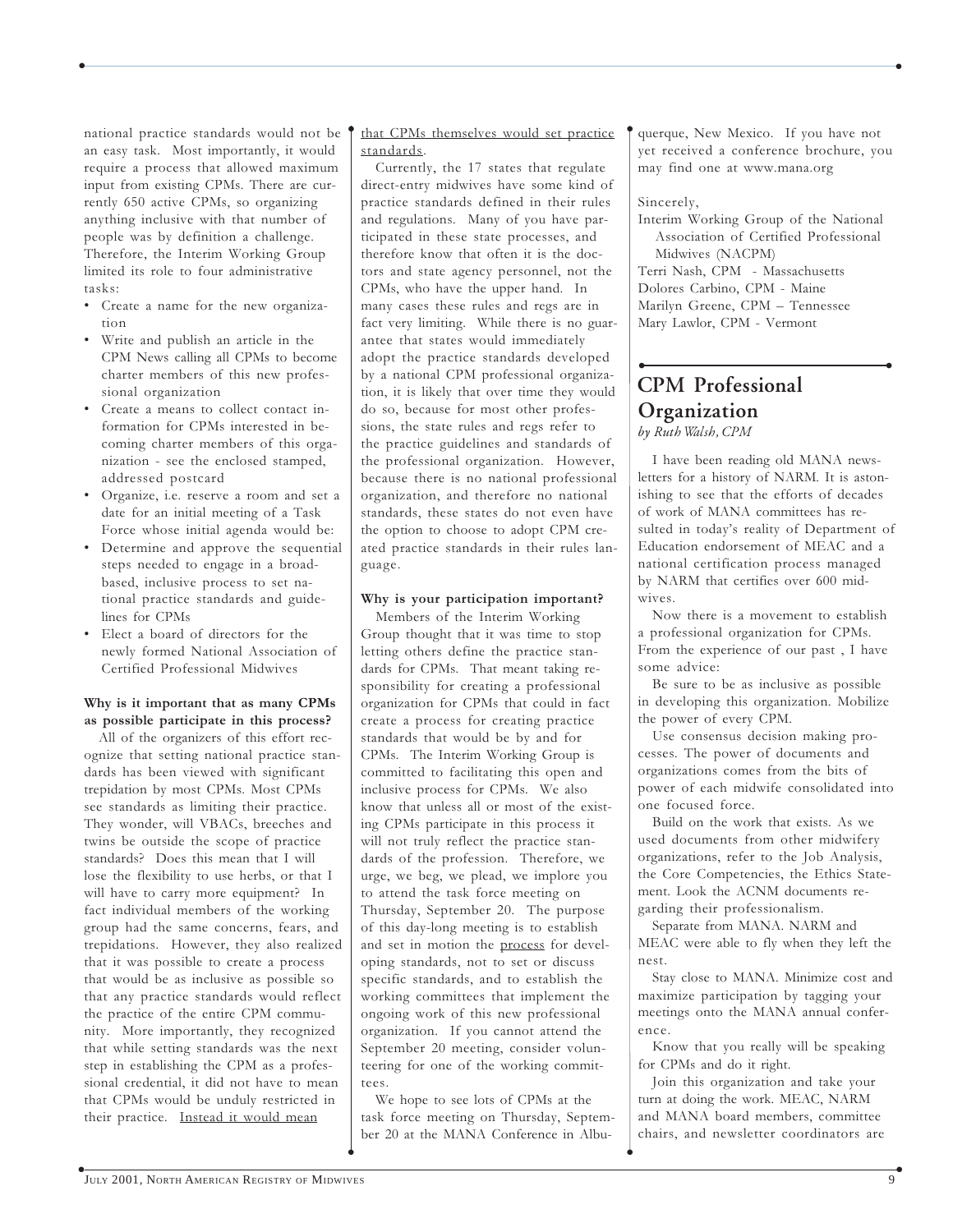## --WOLFFERY-AT-ATULIUM ENERGI IN STRUCTURE Notices & Announcements

 $\bullet$ 

just ordinary midwives who TAKE THEIR TURN doing the work.

Remember, there are many professional organizations that function with very small percentages of practitioners as members and this skews their output. If you want a CPM organization that is true to your ideals, that will not irritate you, you had better be an active part of it.

## • • Numbers Matter!

MANA is the only national organization that is open to all midwives. The ACNM's membership has surpassed 8000 while MANA's membership has held steady at around 1000 for nine years.

In order to continue to provide an effective counterbalance to the medicalization of midwifery, and to promote the Midwive Model of Care™ and the CPM, MANA must grow.

Only half of all CPMs currently belong to MANA.

#### JOIN MANA, SO THAT WE CAN STAND TOGETHER AND BE COUNTED!

#### Benefits of membership include:

- · The MANA News a primary source of information about political issues affecting CPMs
- · Ensuring that MANA represents the interests of CPMs
- Being part of the Sisterhood of Midwives
- Fostering midwifery as a social movement
- Helping to preserve out-of-hospital birth
- Being counted in the national tally of direct-entry midwives

### Ask not what MANA can do for you – ask what you can do for midwifery by joining MANA!

### To join, contact:

Kelley Daniel 5426 Madison St. Hilliard, OH 43026 (614) 777-0246 Birthlady@aol.com

## • • IMPORTANT! New Recertification Address:

The NARM Application Department moved from Oregon to Alaska two years ago. Any correspondence that has the Oregon address (including recertifications) should now be sent to Alaska. Please note the new address for sending applications and recertifications is:

NARM Applications PO Box 672169 Chugiak, AK 99567

Recertification forms can be found on the NARM Webpage.

## • • Certification Revocation

The North American Registry of Midwives Board has revoked the CPM credential from Valerie El Halta. She may no longer refer to herself as a NARM CPM, Certified Professional Midwife, or CPM, and is advised to honestly and responsibly inform current and prospective clients that her CPM credential has been revoked.

After two years she may apply for her CPM credential to be reinstated.

## • • Conferences and CEUs

Workshop Webpage: Ollie Hamilton, CPM, has put together a wonderful web page that lists many workshops. The address is http://www.birthwithlove.com/ resources/workshops/

### MANA SE Regional Conference:

 "Handing Down the Tradition" August 23-26, in Lucas, Kentucky Contact Candy Brunk at 859-737- 1836 or c\_sbrunk@bellsouth.net

### MANA 2001: A Midwifery Odyssey,

 Albuquerque, New Mexico September 20-23, 2001 Contact ABQ2001@aol.com

## • • Address Correction

 $\bullet$ 

If you know a CPM who is not receiving the CPM News, please have them contact us to verify we have the correct address.

#### ○○○○○○○○○○ ○○○○○○○○○○○ continued from page 10

 $\bullet$ 

subject matter experts, requested donations of test exam questions from various schools and licensing agencies. We reviewed, revised and rewrote. We invited candidates to take the exam. We charged the unbelievable fee of 150 dollars. Unbelievably high then, and incredibly low now. But those 150 dollar checks, coming in at the rate of a couple each week, for a test that didn't yet exist kept the bills paid and the ball rolling. I appreciated then and appreciate now the support and faith of all those early test takers.

The pretest was given in September of 1991. After extensive revisions, it was officially administered as the North American Registry Exam for Midwives in El Paso, Texas, in November of 1991. We applied for incorporation as a non profit organization totally separate from MANA called the North American Registry of Midwives. The IRB had accomplished the mission assigned by MANA. A national exam to measure midwifery knowledge was a reality, the IRB was a separate entity, protecting MANA from the liability factor, and the stage was set for further development into a full certification granting organization.

Look for part two in the next CPM News.

## • • NARM Needs Pictures!

NARM is in the process of redoing its materials. The consulting firm has recommended we use plenty of pictures. Do you have special pictures that typify the Midwives Model of Care™ that you would be willing to share? If so, send them to NARM, 5257 Rosestone Dr., Lilburn, GA 30047, along with a release authorizing NARM to use them on its materials and/or webpage.

## • • Proof of CPM Status

If your state requires proof of your CPM status, please contact NARM for an authorization form. This form is also available on the NARM Webpage.

 $\bullet$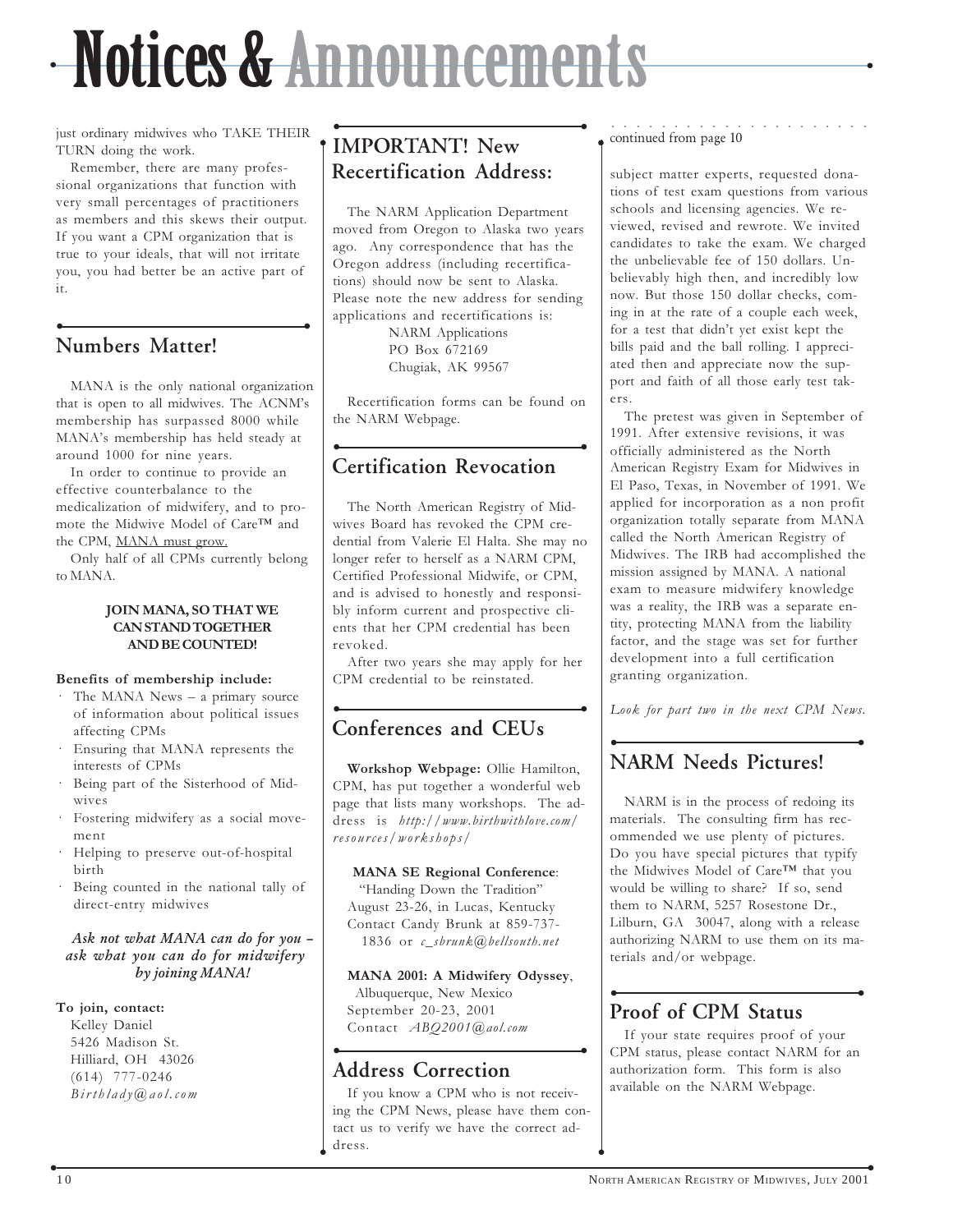## From Your Peers

 $\bullet$ 

### • • Building Relationships Between Midwives By Gaye McMichael, CPM

Midwives are a unique and peculiar lot! We tend to be very strongly convinced of what we believe. We are fiercely protective of that which means the most to us. We are intuitive and yet very down to earth in our decision-making. We care deeply for those with whom we have a relationship. Yet we are easily hurt, put on the defensive. Insecurities haunt us along the way. All of this goes into making us who we are. The rest of the world sometimes has a difficult time interpreting this creature known as midwife. We often feel as though we cannot explain our deep feelings accurately to others who are not familiar with the kind of life we live.

This is why we need each other. Midwives can benefit in many ways by establishing and maintaining healthy relationships with other midwives. In some areas, this is geographically difficult. In other areas, different philosophies of practice may inhibit networking. But the bottom line is, wherever there is an option to be in contact with other midwives, a valuable interchange can take place.

First of all, we just need to have another person in our life who is walking a similar path. There will come a time for each of us, as a midwife, where we will question ourselves or need the input of another midwife. Sometimes we need an understanding shoulder to cry on. Sometimes we need someone else to tell us, "Don't worry about that, you're a great midwife!" Sometimes we need another caregiver to tell us what they think about a scenario we give them. Sometimes we just need to know there is another person out there that we CAN talk to. Relationships with one another as midwives enhances and enriches our own practice and can help with the emotional needs we all have.

Another thing we can give each other is honesty. This can be a "difficult gift" because it requires each of us to be willing to hear the truth. But are we interested in growing? Are we interested in doing things a better way? Sometimes, another midwife who can objectively

assess a situation can give valuable feedback. If we have ears to hear and we are willing to learn and if there is a trust built between midwives, we can all improve. And going back to the heart of our work, we know that we all want to do a good job.

There are those moments when we "just need to vent" … about the long labor that just ended in a transport ...about a client unwilling to pay for services in a timely fashion ...about how hectic life is ...about things that are going on in our lives. Having a friend who can understand because of similar life-calling is a treasure.

Practical information, peer review and educational sharing are logical reasons for networking with other midwives. The wealth of information that is available is best gleaned and shared by all who are in their own process of continuing education. It's great to pick up the phone and find out from another midwife "the scoop" on something of interest. It's nice to be able to meet together and share birth stories and information.

We are sensitive, strong, caring and influential people who take our work seriously and value our clients. And because of this, we tend to give all we have of ourselves. Sometimes we get tired. Sometimes we have fascinating stories that need a certain audience to appreciate the tale. Our husbands and children don't often desire to hear about the amazing cervix that went from four to ten in twenty minutes! Yet these are the kinds of experiences we want to share with someone else. We want affirmation, approval. Other midwives with whom we can build a relationship can give us the support and strength we need in our joys and our tears. Let's make an effort to seek out others who are willing to enter into this kind of companionship and all benefit, learn, share and become stronger and better in our work and in our own lives.

## • • RN Researching Friedman's Curve, Requests Input

 $\bullet$ 

My name is Sandy Cesario and I have been a labor and delivery nurse for approximately twenty-five years. Currently, I am an educator and researcher at Texas Woman's University. A project that I am about to undertake involves investigation of labor support and re-evaluation of the antiquated Friedman's Labor Graph.

I am looking for midwives who might be willing to complete a brief descriptive survey about the agencies in which they practice (if doing deliveries in an agency setting) and a brief summary of the lengths of labors for five women who did not receive any major medical intervention (i.e. pitocin or epidural anesthesia). A copy of a form and a return envelope will be mailed directly to participants and participation will remain strictly confidential. Client information will be completely anonymous and only minimal information about each woman will be collected, making it impossible to identify individuals or agencies.

Your help with this project is greatly appreciated. If you would be willing to complete this survey, please email your name and mailing address to: SCesario@twu.edu

The form and a return envelope will be mailed directly to you.

Thank you very much for your consideration! I am looking forward to hearing from you.

Sandy Cesario Assistant Professor, College of Nursing Texas Woman's University, Houston Center 1130 M D Anderson Blvd Houston, TX 77030 Office Phone: 713-794-2110

 $\cdot$